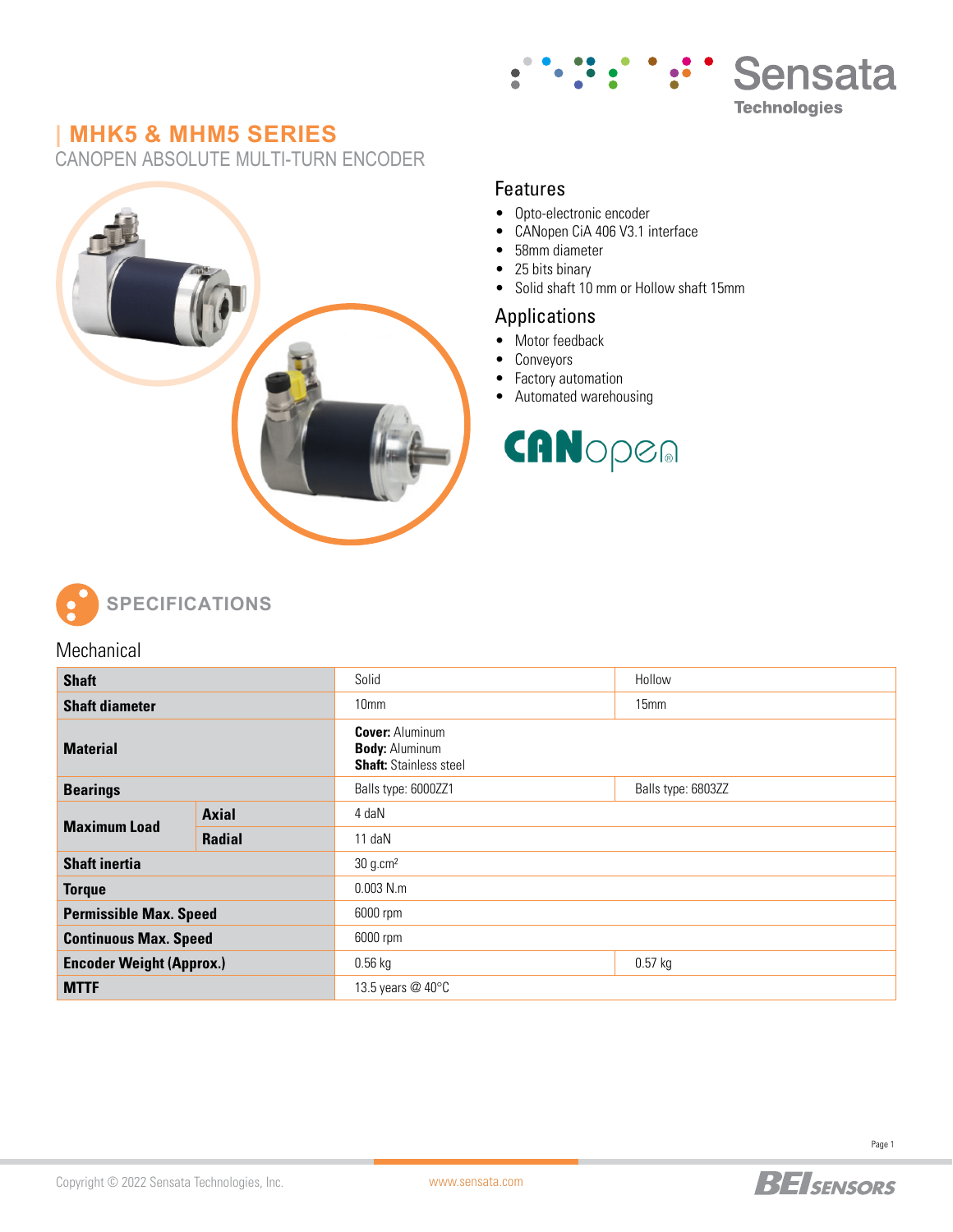#### Electrical

| <b>Output Signals</b><br><b>CANopen</b> | <b>Operating</b><br>Voltage +V | <b>Supply</b><br><b>Current</b><br>(no loads) | <b>Voltage peaks</b><br><b>Protection</b> | <b>Reverse</b><br><b>Polarity</b><br><b>Tolerant</b> | <b>Short-circuit</b><br><b>Protection</b> | <b>Frequency</b><br><b>Capability</b> | <b>Operating</b><br><b>Temperature</b><br><b>Range</b> |
|-----------------------------------------|--------------------------------|-----------------------------------------------|-------------------------------------------|------------------------------------------------------|-------------------------------------------|---------------------------------------|--------------------------------------------------------|
| CANopen                                 | 10V to 30V                     | 230mA (10V)<br>100mA (24V)                    | ves                                       | ves                                                  | yes                                       | 800kHz                                | $-4085$ °C                                             |

### **Environmental**

| <b>Shocks (EN 60068-2-27)</b>                                         | 100 gn for 6 ms                                                  |  |  |
|-----------------------------------------------------------------------|------------------------------------------------------------------|--|--|
| <b>Vibrations (EN 60068-2-6)</b>                                      | 10 gn (f= $102000$ Hz)                                           |  |  |
| <b>Resistance to electrostatic discharge (IEC)</b><br>$61000 - 4 - 2$ | 2 kV contact discharge (level 2)<br>4 kV air discharge (level 2) |  |  |
| <b>Resistance to electromagnetic fields (IEC)</b><br>$61000 - 4 - 3$  | $10$ V/m (level 3)                                               |  |  |
| <b>Resistance to fast transients (IEC 61000-</b><br>$4-4)$            | 1 kV signal ports (level 3)<br>2 kV power ports (level 3)        |  |  |
| <b>Operating Temperature</b>                                          | $-4085^{\circ}$ C                                                |  |  |
| <b>Storage Temperature</b>                                            | $-4085^{\circ}$ C                                                |  |  |
| <b>Protection (EN 60529)</b>                                          | <b>IP64</b>                                                      |  |  |
| <b>Humidity</b>                                                       | 98% without condensation                                         |  |  |

# **STANDARD CONNECTIONS**



| Pin             |          | $\mathbf{2}$   | 3       | 4     | 5     |                     | 20 kbit/s                   |
|-----------------|----------|----------------|---------|-------|-------|---------------------|-----------------------------|
| <b>Function</b> | CAN SHLD | $(CAN V+)$     | CAN GND | CAN_H | CAN_L |                     | $1000$ kbit/s<br>800 kbit/s |
|                 |          |                |         |       |       | <b>Transmission</b> | 500 kbit/s                  |
| <b>Terminal</b> | ٠        | $\blacksquare$ |         |       |       | Rate                | 250 kbit/s                  |
| <b>Function</b> | 24V      | 0V             |         |       |       |                     | 125 kbit/s<br>50 kbit/s     |
|                 |          |                |         |       |       |                     | 10 kbit/s                   |



[www.sensata.com](http://www.sensata.com)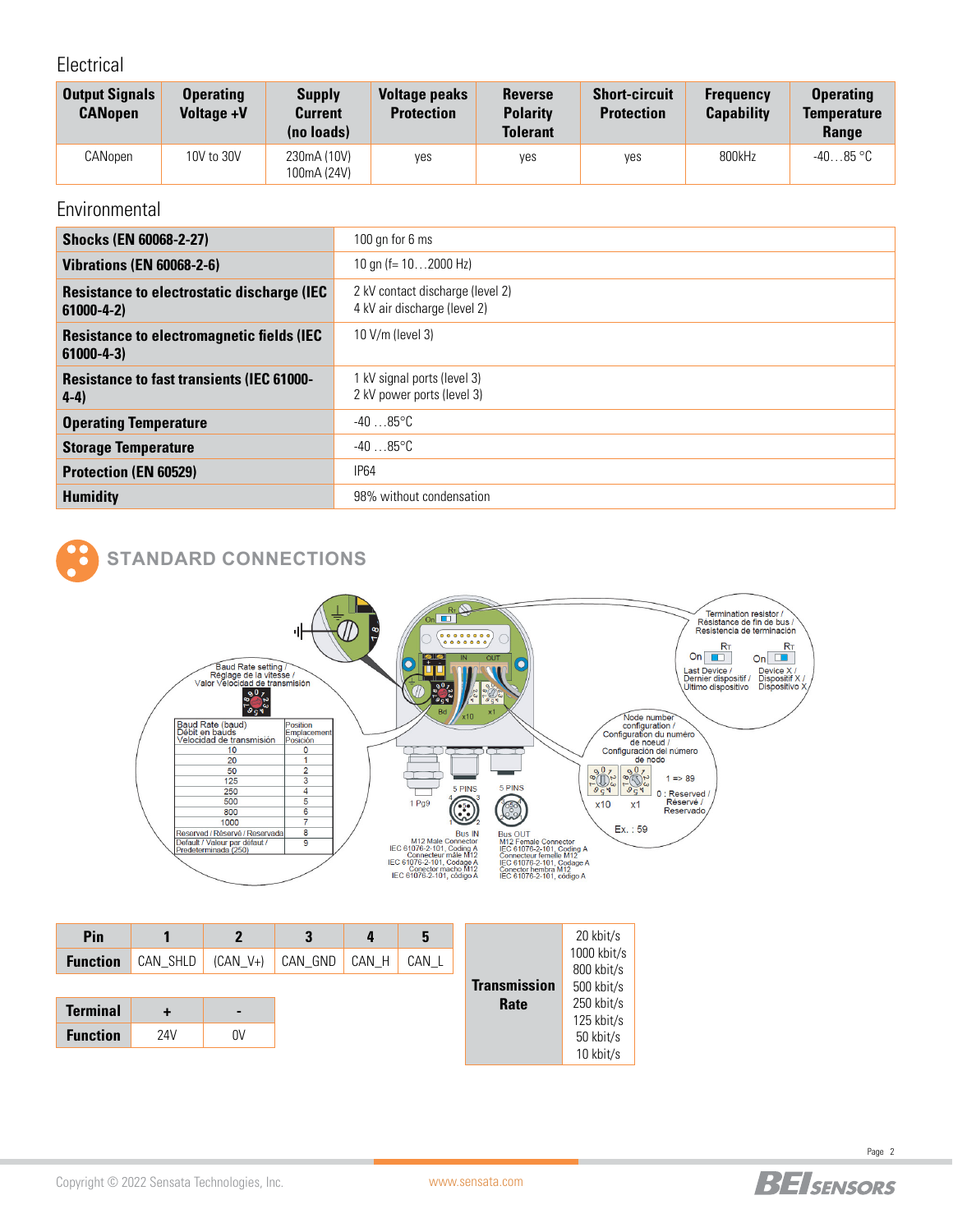

| Single-turn resolution       | 13 bits: 8192 points |  |  |
|------------------------------|----------------------|--|--|
| <b>Multi-turn resolution</b> | 12 bits: 4096 turns  |  |  |



**DIMENSIONS**

MHM510-CANOS005 MHK515-CANOS003



**CONNECTION DIMENSIONS**

- 1 Standard M12 Male 5 pins IEC 61076-2-101, Coding A connector
- 1 Standard M12 Female 5 pins IEC 61076-2-101, Coding A connector
- 1 Pg9 cable gland for power supply



20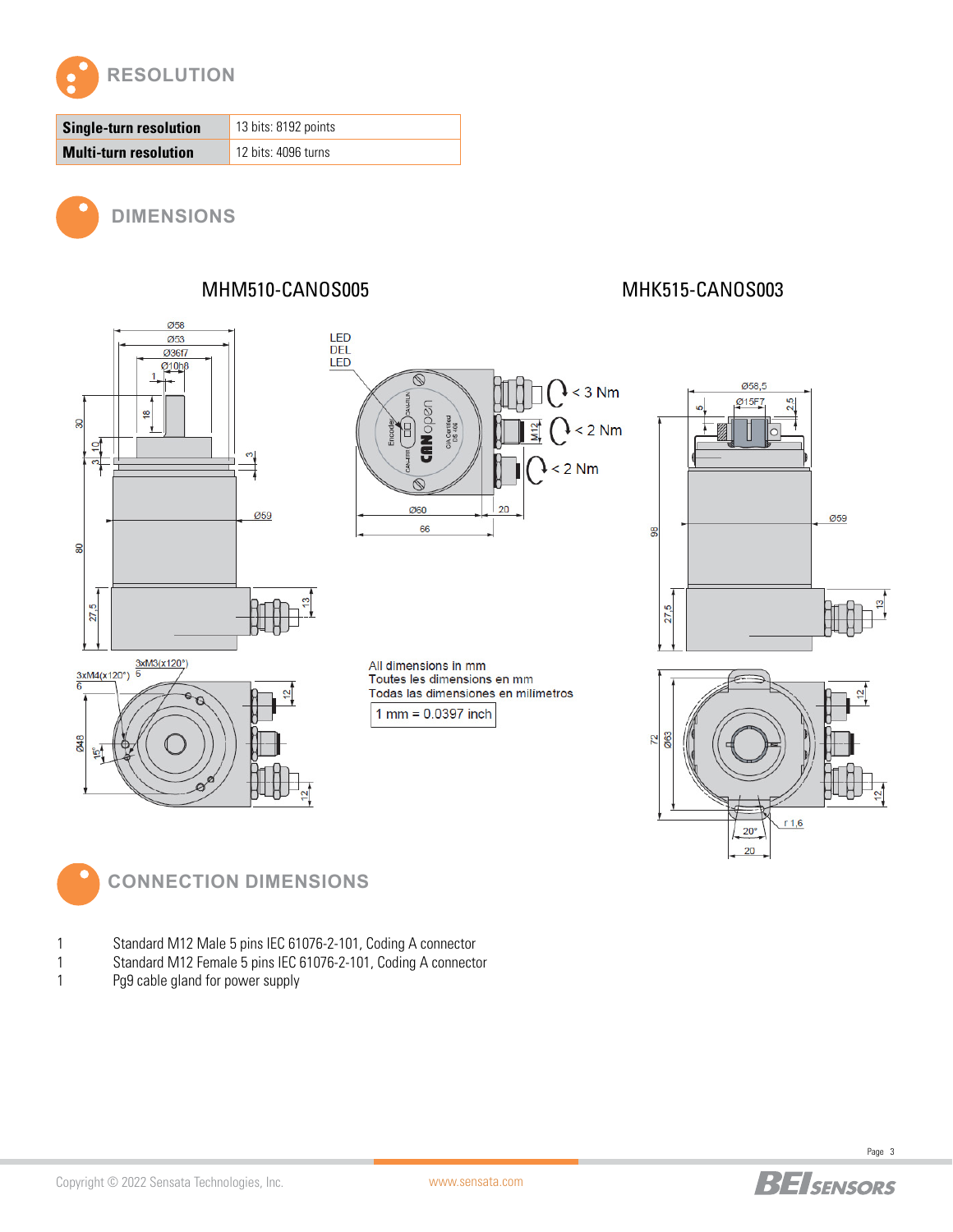

| $N^{\circ}$             | <b>LED</b><br><b>DEL</b><br><b>LED</b>    | <b>Type of flashing</b><br><b>Type de clignotement</b><br><b>Tipo deparpadeo</b> | <b>Status / Possible cause</b><br><b>Etat / Cause possible</b><br><b>Estado / Causa posible</b>                                                                                                                                        |
|-------------------------|-------------------------------------------|----------------------------------------------------------------------------------|----------------------------------------------------------------------------------------------------------------------------------------------------------------------------------------------------------------------------------------|
| 1                       |                                           | 0ff<br>Eteinte<br>Inactivo                                                       | No error.<br>Pas d'erreur.<br>Sin error.                                                                                                                                                                                               |
| $\overline{2}$          |                                           | 1 flash<br>1 flash<br>1 parpadeo                                                 | The internal error counter has reached or exceeded the maximum level.<br>Le niveau du compteur d'erreur interne a atteint ou dépassé le niveau maximum.<br>El contador de errores internos ha alcanzado o ha superado el nivel máximo. |
| 3                       | <b>CAN ERR</b>                            | 2 flashes<br>2 flash<br>2 parpadeos                                              | Detection of a guard event or a heartbeat event.<br>Détection d'un évènement de type "guard" ou "heartbeat".<br>Detección de un evento de "guard" o de "heartbeat".                                                                    |
| 4                       | (red / rouge / rojo)                      | 3 flashes<br>3 flash<br>3 parpadeos                                              | Synchronization error: message not received within the defined period.<br>Erreur de synchronisation : message non reçu dans la période définie.<br>Error de sincronización: mensaje no recibido durante el período definido.           |
| 5                       |                                           | Flashing<br>Clignotement<br>Parpadeo                                             | Error in the bus address or speed.<br>Erreur dans l'adresse ou dans la vitesse du bus.<br>Error en la dirección o la velocidad del bus.                                                                                                |
| 6                       |                                           | 0n<br>Allumée<br>Conectado                                                       | Bus off.<br>Bus off.<br>Bus desactivado                                                                                                                                                                                                |
| $\overline{\mathbf{z}}$ | <b>CAN RUN</b><br>(green / verte / verde) | 1 flash<br>1 flash<br>1 parpadeo                                                 | Module in "Stopped" mode.<br>Module en mode "Stopped".<br>Módulo en modalidad "Stopped".                                                                                                                                               |
| 8                       |                                           | Flashing<br>Clignotement<br>parpadeo                                             | Module in "Pre-operational" mode.<br>Module en mode "Pre-operational".<br>Módulo en modalidad "Pre-operational".                                                                                                                       |
| $\boldsymbol{9}$        |                                           | 0 <sub>n</sub><br>Allumée<br>Conectado                                           | Module in operational mode.<br>Module en mode opérationnel.<br>Módulo en modalidad operativa.                                                                                                                                          |

When both LEDs are off, the encoder is not supplied with power.

Lorsque les deux DEL sont éteintes, le codeur n'est pas alimenté.

Cuando los indicadores LED están apagados, el codificador no suministra alimentación.



[www.sensata.com](http://www.sensata.com)

Two references available:

MHM510-CANOS005 (replacement for discontinued Schneider Electric XCC3510PS84CBN) MHK515-CANOS003 (replacement for discontinued Schneider Electric XCC3515CS84CBN)

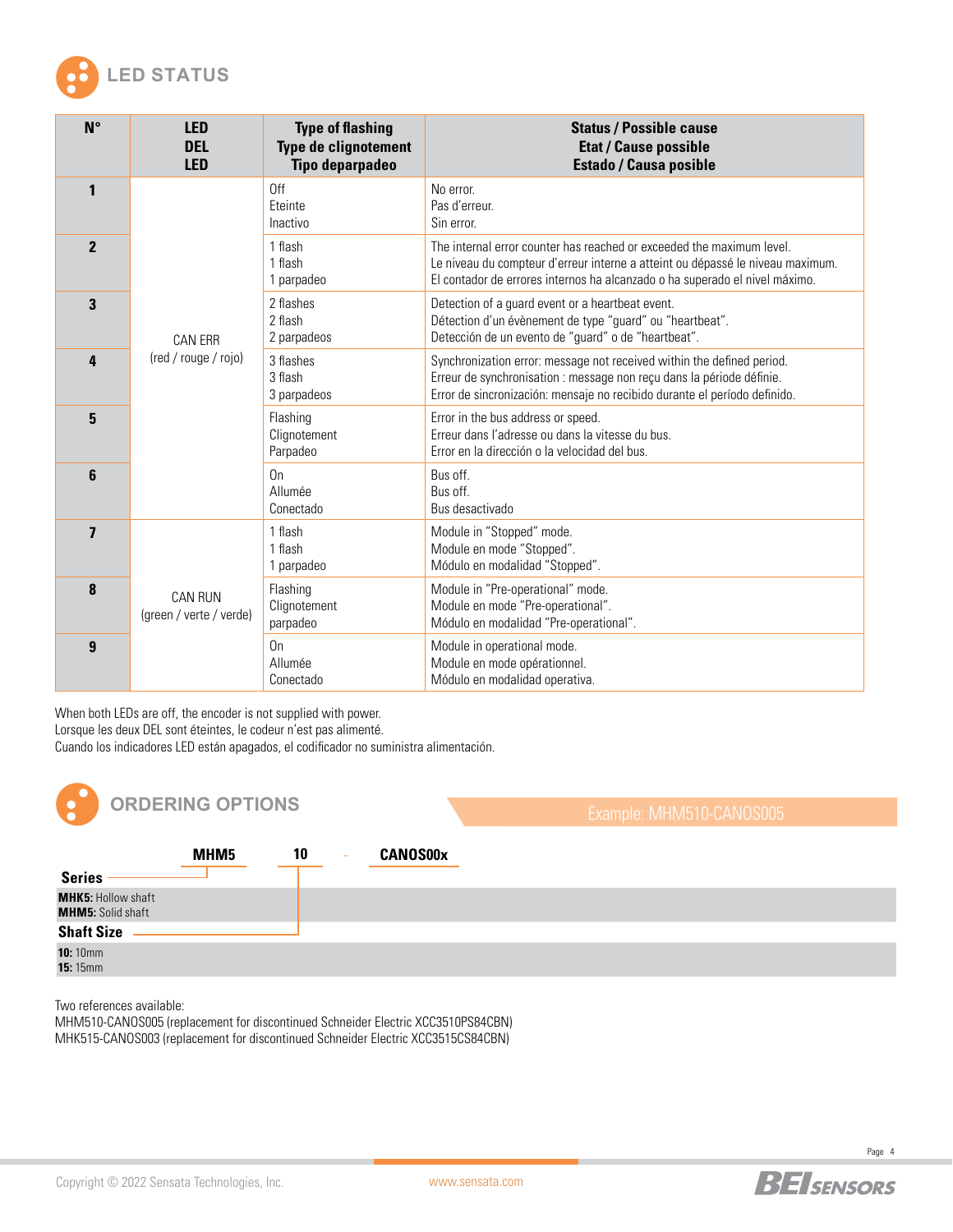

| <b>Description</b>                                                    | <b>Part Number</b>                                                                                                                                                                       |
|-----------------------------------------------------------------------|------------------------------------------------------------------------------------------------------------------------------------------------------------------------------------------|
| <b>Flexmount Kit</b>                                                  | Normally is part of the model number construction. For<br>replacement part, use the part number below.<br>M9445/017<br>comes with all hardware for installation on the encoder           |
| <b>Brass Reduction Sleeve</b>                                         | $9432/06 = 6$ mm ID<br>$9432/08 = 8$ mm ID<br>$9432/9.52 = 9.52$ mm (3/8") ID<br>$9432/10 = 10$ mm ID<br>$9432/12 = 12$ mm ID<br>$9432/12.7 = 12.7$ mm (1/2") ID<br>$9432/14 = 14$ mm ID |
| <b>Mounting Bracket Right Angle</b>                                   | M9202<br>Note: for mounting aluminum version                                                                                                                                             |
| <b>Bellows Type Coupling</b>                                          | $9403/6 - 6 = 6$ mm x 6mm<br>$9403/6 - 10 = 6$ mm x 10mm<br>$9403/10-9 = 10$ mm x 10mm                                                                                                   |
| <b>Mounting Bracket Spring Loaded</b><br>For Use with Measuring Wheel | M9212                                                                                                                                                                                    |
| <b>Measuring Wheel</b><br>200mm Circumference                         | 9108/10 = Smooth, Polyurethane<br>$9109/10 =$ Studded, Rubber<br>9110/10 = Knurled, Aluminum<br>Uses 10mm shaft diameter                                                                 |
| <b>Measuring Wheel</b><br>500mm Circumference                         | 9101/10 = Smooth, Polyurethane<br>$9102/10 =$ Studded, Rubber<br>9103/10 = Knurled, Aluminum<br>Uses 10mm shaft diameter                                                                 |